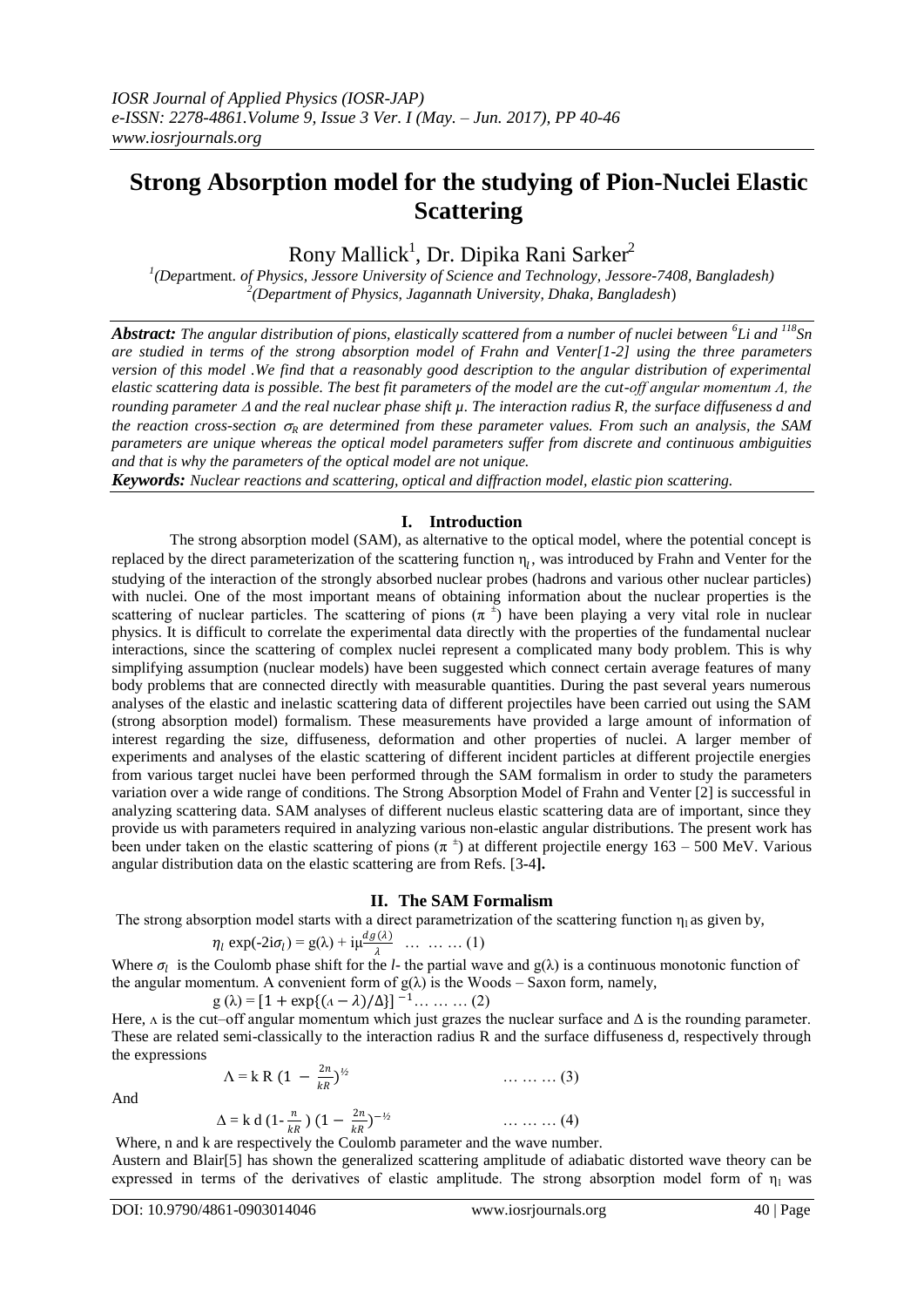introduced by Potgieter and Frahn [6] in the generalized scattering amplitude derived by Austern and Blair [5] and a closed form of expression for inelastic scattering cross-section is obtained in terms of the three parameters namely  $\Lambda$ ,  $\Delta$  and  $\mu$  all are fixed from the elastic scattering analysis. The fourth parameter proportional to the reduced matrix element of inelastic interaction is obtained from a normalization N of the theory to experiment. One can obtain the deformation length  $\delta_L$  of the target nucleus from collective excitation from such normalization and hence the deformation parameter  $β$ <sub>L</sub> of the different multipole modes can be determined.

## **III. Results And Discussions**

The We have analyzed the elastic scattering of pions  $(\pi^{\pm})$  from various nuclei <sup>6</sup>Li, <sup>12</sup>C, <sup>40,44</sup>Ca, <sup>90</sup>Zr and <sup>118</sup>Sn over the energy range of 163-500 MeV on the basis of strong absorption model (SAM) due to Frahn and Venter [1-2].The analyses of experimental data are carried out by a systematic variation of the SAM parameters based on the criterion of minimum root square difference between the experimental and theoretical crosssection. The obtained results of the SAM analysis rendering the best fit parameter values are presented in tables (1 and 2). The experimental data along with the theoretically calculated angular distributions are graphically shown in Figs.1-8.The angular distributions are quite satisfactory and are of similar nature achieved with that of the optical model and other models [7-8] characterized by these latter methods have at least six parameters as against only three parameters in the SAM.

The SAM parameters  $\Lambda$ ,  $\Delta$  and  $\mu$  are uniquely given by the analysis. The cut-off angular momentum  $\Lambda$ increases smoothly with the increase in target mass number while the beam energy remains same, shown in tables 1 and 2. . The rounding parameter  $\Delta$  increases with the increase in projectile energy and target mass number. The parameter  $\Delta$ , controls the average slope of the angular distributions.

| 1000L<br>$\beta$ and the dimensional contract $\beta$ of $\beta$ and $\beta$ |                |        |                      |                 |                 |                 |                    |       |                  |  |
|------------------------------------------------------------------------------|----------------|--------|----------------------|-----------------|-----------------|-----------------|--------------------|-------|------------------|--|
| Serial                                                                       | Target         | Beam   | <b>SAM Parameter</b> |                 |                 |                 | Derived quantities |       |                  |  |
| No.                                                                          | <b>Nucleus</b> | Energy | $\Lambda$            | л               | μ               | $\mu/4\Delta$   | R(fm)              | d(fm) | $\sigma_{R(mb)}$ |  |
|                                                                              |                | (MeV)  |                      |                 |                 |                 |                    |       |                  |  |
|                                                                              | ${}^6Li$       | 240    | $4^{\bullet}10$      | 0'94            | 0'60            | 0'16            | $2^{\bullet}53$    | 0'58  | 31'884           |  |
| 2                                                                            | $^{40}Ca$      | 292.5  | 9'37                 | $1^{\bullet}10$ | 1'38            | 0.34            | 4'67               | 0.54  | $80^{\circ}229$  |  |
| 3                                                                            | $^{44}Ca$      | 180    | 7'20                 | $0^{\circ}80$   | 0'40            | $0^{\bullet}13$ | $5^{\bullet}11$    | 0.55  | $98^{\circ}201$  |  |
| 4                                                                            | $^{90}Zr$      | 163    | 8'00                 | 0'70            | 0'60            | $0^{\bullet}02$ | $6^{\bullet}15$    | 0.52  | 129'13           |  |
| 5                                                                            | $^{90}Zr$      | 400    | 13'70                | $1^{\bullet}25$ | 1'95            | 0.39            | 5.35               | 0'38  | 97'67            |  |
| 6                                                                            | $^{90}Zr$      | 500    | 16'10                | 1'60            | 0.90            | $0^{\bullet}14$ | $5^{\bullet}24$    | 0.51  | $101 - 47$       |  |
| $\mathcal{I}$                                                                | $^{118}Sn$     | 163    | 8:50                 | 0'70            | $0^{\bullet}28$ | $0^{\bullet}10$ | 6:57               | 0.52  | 144'66           |  |

**Table. 1.** SAM Parameters for the positive pion  $(\pi^+)$ .

**Table. 2.** SAM Parameters for the negative pion  $(\pi^{-})$ .

| Serial         | Target         | Beam   | <b>SAM Parameter</b> |                 |                 | Derived quantities |                 |       |                   |
|----------------|----------------|--------|----------------------|-----------------|-----------------|--------------------|-----------------|-------|-------------------|
| No.            | <b>Nucleus</b> | Energy | Λ                    | Δ               | μ               | $\mu/4\Delta$      | R(fm)           | d(fm) | $\sigma_{R}$ (mb) |
|                |                | (MeV)  |                      |                 |                 |                    |                 |       |                   |
|                | $^{6}Li$       | 240    | 4.3                  | $1^{\bullet}00$ | 0'60            | $0^{\bullet}15$    | $2^{\bullet}63$ | 0'61  | 35'40             |
| 2              | $^{12}$ C      | 200    | $4^{\bullet}8$       | 0.98            | 0'40            | $0^{\bullet}10$    | 3'16            | 0.65  | 49'18             |
| 3              | $^{12}$ C      | 260    | 4.9                  | 0'90            | $0^{\bullet}58$ | $0^{\bullet}28$    | 2'69            | 0'49  | 33'69             |
| $\overline{4}$ | $^{40}Ca$      | 292.5  | 9.8                  | 1'40            | 0.95            | $0^{\bullet}17$    | 4'73            | 0'69  | 96'59             |
| 5              | $^{44}Ca$      | 180    | $7^{\bullet}2$       | $0^{\bullet}80$ | $0^{\bullet}04$ | $0^{\bullet}01$    | $4^{\bullet}88$ | 0.55  | 98'92             |
| 6              | $^{90}Zr$      | 163    | 8.5                  | 0'70            | $0^{\bullet}20$ | $0^{\bullet}07$    | 6°03            | 0.52  | 146'52            |
|                | $^{90}Zr$      | 400    | $14 - 4$             | 1'20            | 0'70            | $0^{\bullet}15$    | $5^{\circ}38$   | 0'36  | $112 - 11$        |
| 8              | $^{118}Sn$     | 163    | $9^{\bullet}4$       | 1'90            | $0^{\bullet}15$ | $0^{\bullet}02$    | 6'63            | 1'40  | $232^{\bullet}01$ |

The value of real nuclear phase-shift parameter  $\mu/4\Delta$  lies in the domain  $0.02 \le \mu/4\Delta \le 0.3$  for  $\pi^+$  and in the domain  $0.02 \le \mu/4\Delta \le 0.28$  for  $\pi$ . The value of the nuclear phase shift parameter  $\mu/4\Delta$  has a tendency to decrease with an increase in mass number.

It is evident from our studies that the value of R increases as the target mass increases, for the same energy, as expected. Fig. 5 shows a relationship between R and  $A^{1/3}$ . The least square method determines a linear relation of the from,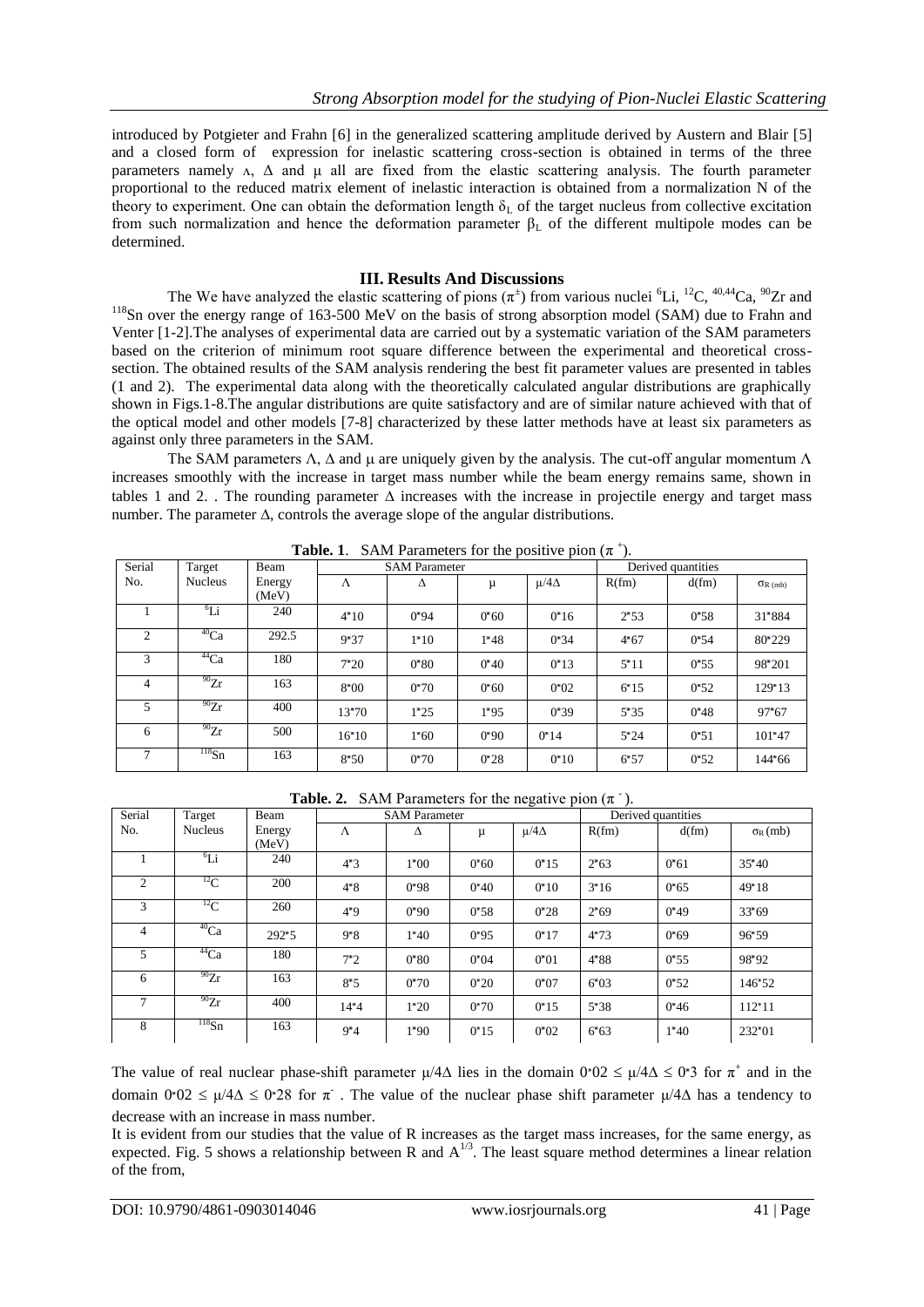$R = 1.119 A^{1/3} + 0.689$ 

The surface diffuseness'd' is calculated from SAM parameters and are shown in tables – 1 and 2. The surface diffuseness remains roughly constant in the study. Fig.6 shows a linear relation between d and  $A^{1/3}$ 

 $d = -0.028 A^{1/3} + 0.635$ 

The total reaction cross-section  $\sigma_R$  has been calculated using the equation and the value of  $\sigma_R$  are presented in tables – 1 and 2. The value of  $\sigma_R$  increases as the target mass increases when the beam energy remains the same. It is well known that  $\sigma_R$  depends also on the beam energy. Fig.7 shows a plot of  $\sigma_R$  against  $A^{1/3}$ . The least squares method determines a linear relation of the form,  $\sigma_R = 31 \cdot 720 \text{ A}^{1/3} - 25 \cdot 243$ .



**Fig.1:** SAM analyses of  $\pi^+$ -particles from <sup>6</sup>Li, <sup>40,44</sup>Ca.

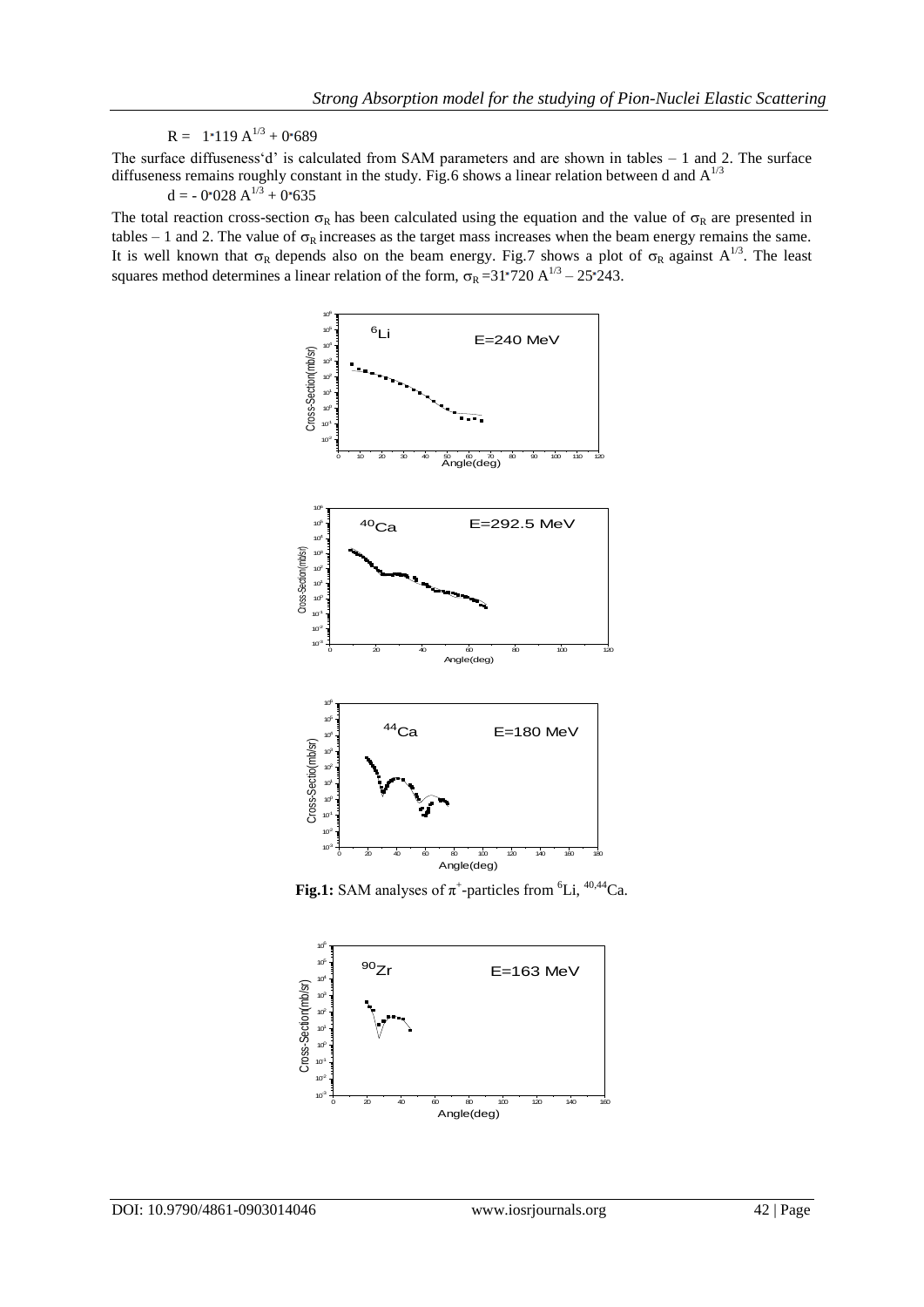

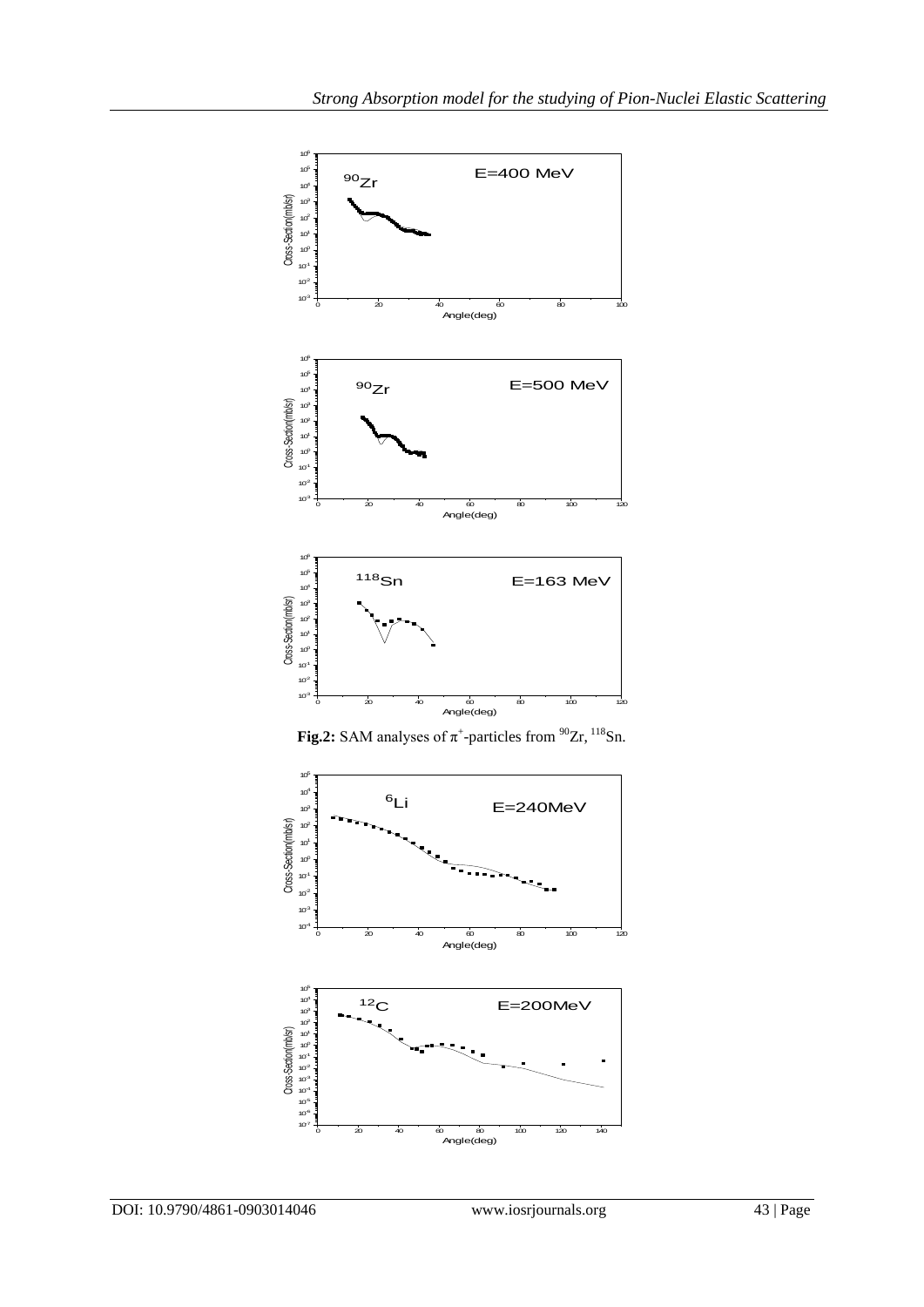

**Fig.3**: SAM analyses of  $\pi$  - particles from <sup>6</sup>Li, <sup>12</sup>C, <sup>40</sup>Ca

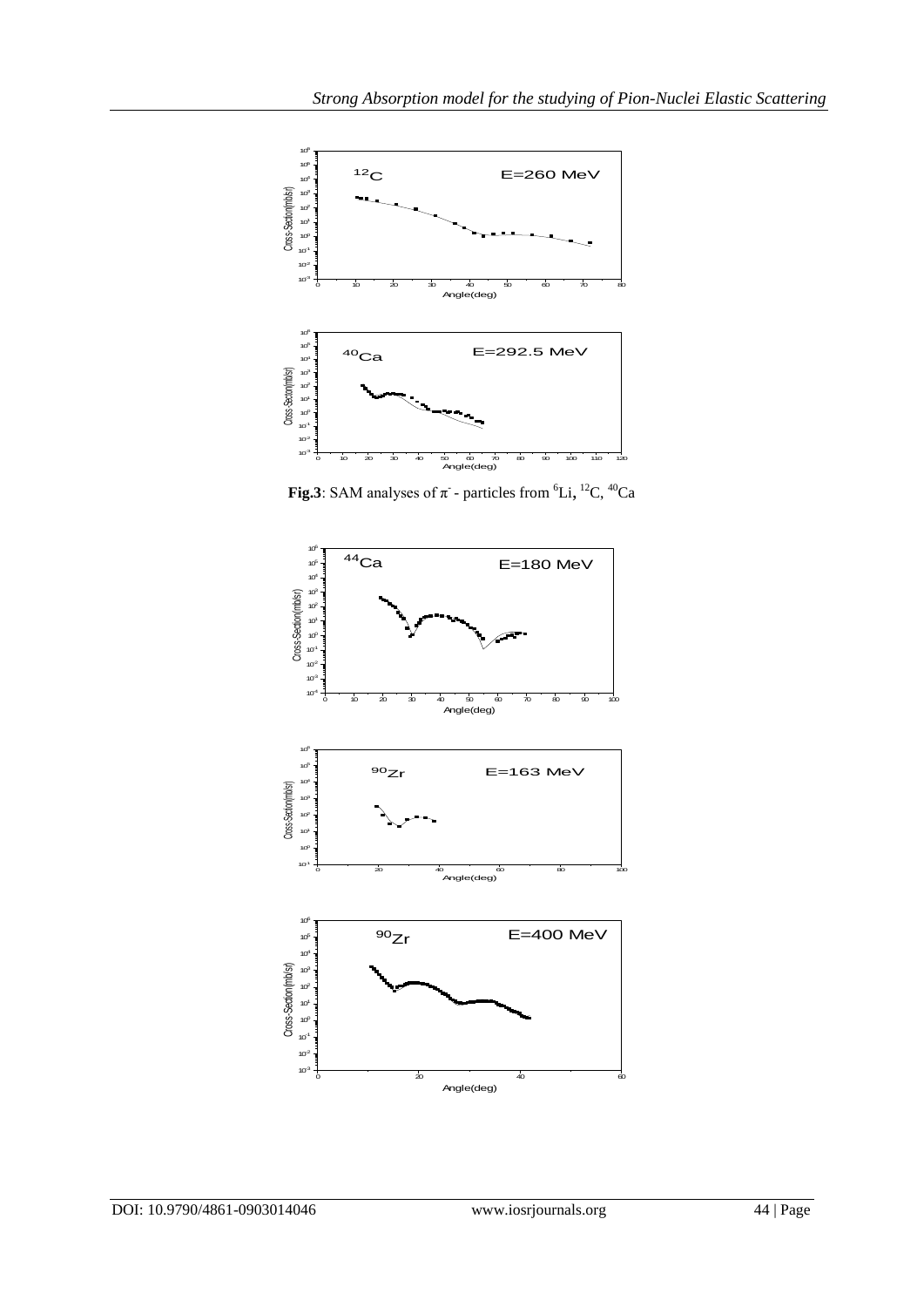

**Fig.4:** SAM analyses of  $\pi$  particles from <sup>44</sup>Ca,  $^{90}Zr$ ,  $^{118}Sn$ .



**Fig 6**: Plot of interaction radius R(fm) versus  $A^{1/3}$  for  $\pi^+$ .



**Fig 7**: Plot of surface diffuseness versus  $A^{1/3}$  for  $\pi$ <sup>+</sup>



**Fig.8**: Plot of reaction cross-section  $\sigma_R(mb)$  versus  $A^{1/3}$  for  $\pi^+$ .